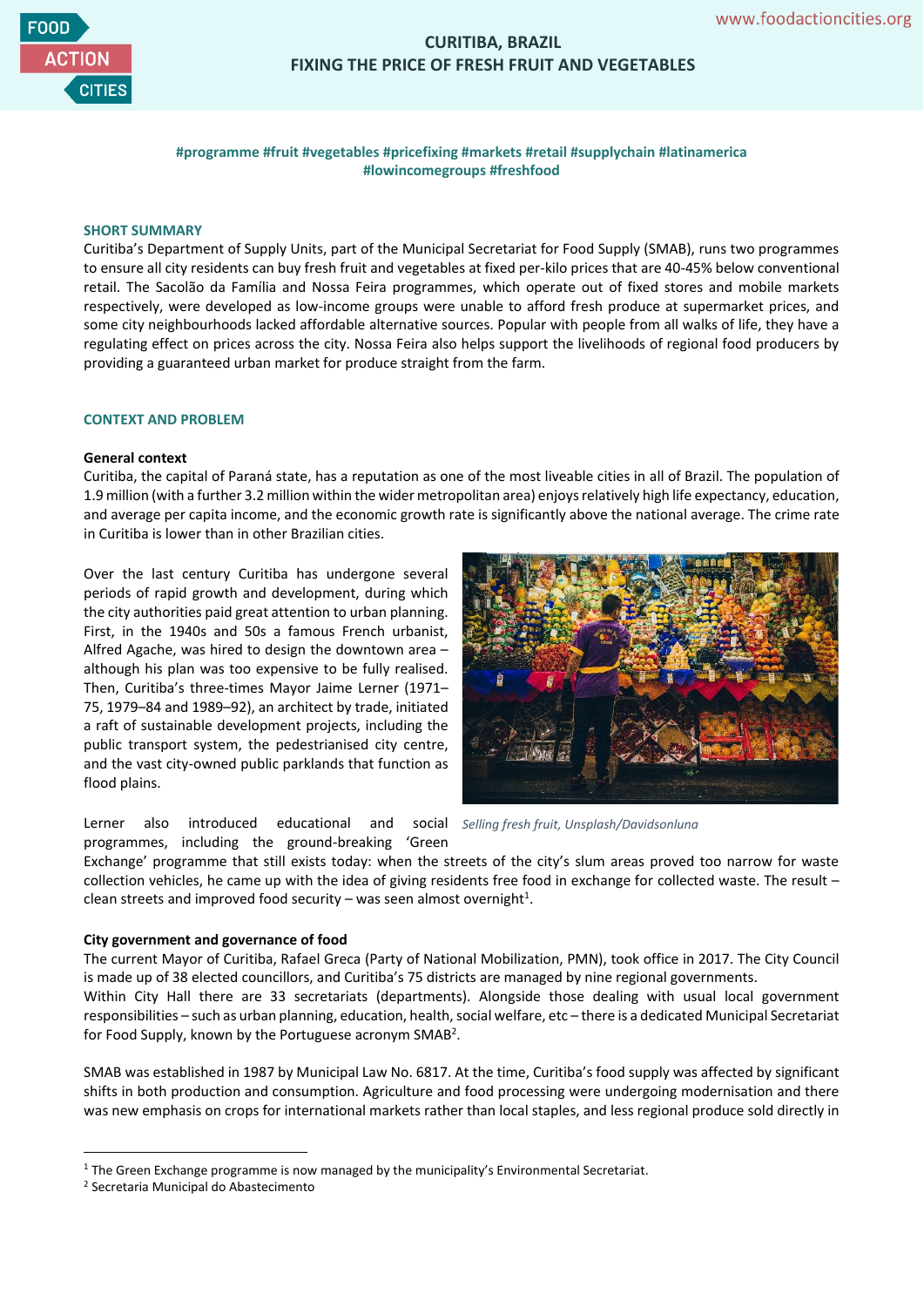

urban centres. Curitibanos were consuming more processed and prepared foods, and self-service supermarkets were gaining popularity, although their high prices meant they were inaccessible to low-income population segments.

SMAB has enjoyed continuous political support from successive mayors, and its programmes are a source of positive publicity for the city. Although the precise remit of SMAB has evolved over the decades, along with its structure and programmes, the task of enabling and encouraging all Curitibanos to eat more healthily within a food environment dominated by (often unhealthy) products of the industrialised food system is no less pertinent nowadays.

Today, SMAB has three departments:

- The Department of Supply Units, which manages market infrastructure and equipment;
- The Department of Social Supply, responsible for programmes targeted at vulnerable and low-income groups, including the 'Family Warehouse' programme consisting of 33 stores and a distribution centre selling basic food and household goods only to those with a family income below the threshold; and
- The Department of Food Security and Nutrition, which promotes policies for food and nutrition security according to the definition set out in the 2006 Federal Law (No. 11346) on Food Security and Nutrition, known as LOSAN<sup>3</sup>: "the realization of the right of all to regular and permanent access to sufficient quality food without compromising access to other essential needs, based on food-promoting health practices that respect cultural diversity and which are environmentally, culturally, economically and socially sustainable".

# **TWO ACTIONS FOR AFFORDABLE FRUIT AND VEGETABLES**

This case study focuses on two of SMAB's programmes, Sacolão da Família ('Family Basket') and Nossa Feira ('Our Fair'), both of which fall under the Department of Supply Units. The programmes have the same aims: to make vegetables and fruit more affordable, enabling residents to consume more fresh, healthy food and less industrialised, nutrient-poor food; to support higher incomes for local small, family farmers by cutting out middle-men in the supply chain; and to function as a price regulator, since regular grocery stores nearby keep their prices low in order to remain competitive.

Sacolão da Família consists of 16 special grocery shops located on city-owned land throughout the city, where a wide range of fresh vegetables and fruit are sold for the fixed price of BRL2.29 per kilo. This represents a saving of 40-45% compared with the produce prices of regular retailers. Sacolão shops are operated by entrepreneurs who are issued with permits by SMAB, and who source their produce from wholesale markets or from family farms within the Curitiba metropolitan area.

Nossa Feira, on the other hand, is a mobile market structure that tours 10 different city locations throughout the week, selling fresh produce from farmers in the peri-urban metropolitan area directly to consumers, also for a fixed price per kilo. Importantly, both Sacolão da Família and Nossa Feira outlets are open to everyone, regardless of income.

#### **THE STORY OF SACOLÃO DA FAMILIA AND NOSSA FEIRA**

The first of the two programmes to be introduced was Sacolão da Família in 1997. The 16 Sacolãos are located at strategic spots around the city where there is otherwise poor supply of fresh and nutritious food. The premises are owned by the city but are operated under permit by business people. The first to open its doors, in November 1997, was the Sacolão da Rua da Cidadania Fazendinha, which still operates under the same permit-holder today. Strong customer demand meant the space has had to be expanded; it is now twice what it was at the beginning.

Permits are awarded through a transparent bidding system. Whenever a unit becomes available – either because the secretariat is adding a new location or because the current permit holder no longer wishes to continue – SMAB publishes a call to tender. Would-be permit holders then submit their business plans for scrutiny. The permit holders agree to abide by SMAB's conditions. The maximum price they can charge for vegetables and fruit is (currently) BRL2.29 per kilo. The price is always 40-45% cheaper than regular retail and is set periodically through a resolution issued by SMAB. It is set following market research into the retail and wholesale prices of a product reference list, conducted by the Study and

<sup>3</sup> Lei Orgânica de Segurança Alimentar e Nutricional





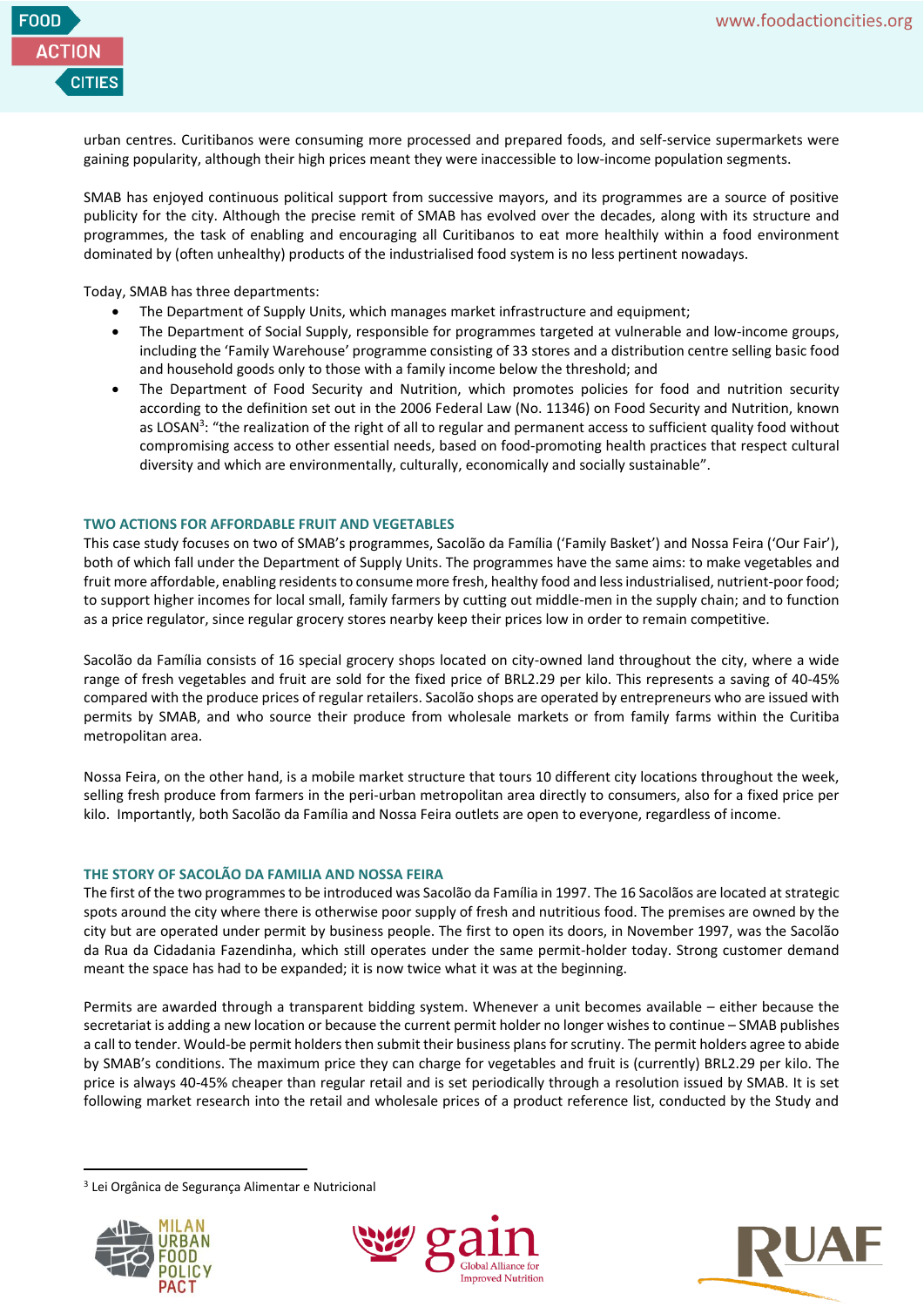

Technical Assistance Committee (CEAT) in consultation with a member of the statistics and analysis team who tracks the economic behaviour of the horticultural sector. 4

Sacolãos must stock at least 30 different varieties in spring and summer and 23 in autumn and winter – although often as many as 50 different products are available on any given day. This means that customers can buy a mixed bag containing small quantities of many different products, rather than being obliged to buy more than they need of one item. This helps keep down waste. In addition, the Sacolãos can stock some products that are exempt from the reference price – that is, bulk, packaged and/or minimally processed fruits and vegetables. The Sacolãos are subject to spot inspections by SMAB officials, who check compliance with the pricing systems and quality of produce.

# **Secrets of the Sacolãos' success**

Quality is fundamental to the popularity of the Sacolãos. They sell good quality food at the same, cheap price for everyone, rather than peddling second-rate produce to poor people. For the Sacolão permit holders, the ability to negotiate the best prices for quality produce is crucial to commercial success – whether they source from wholesalers or directly from farmers within the Curitiba metropolitan area, which also reduces freight costs. The low fixed price means margins are slim, but they can often secure preferential rates because they can commit to large volumes, guaranteeing the farmers a market for their harvest.

#### **Healthy competition**

One issue the Sacolãos have faced is that the word 'Sacolão' is not protected, and there is no logo for the official Sacolão da Familia. This means that other grocery stores have sprung up that use the name but that are not bound to the same fixed price structure nor to commitment to quality. This can cause confusion and draw custom away from the official Sacolãos.

However, one effect of the programme is that other retailers in the vicinity of a Sacolão – both those that borrow the name and those that don't – offer fresh produce at cheaper prices than elsewhere in the city in order to be competitive. Some of the permit holders even run other grocery stores selling fruit and vegetables in addition to their Sacolãos. Ultimately the general lowering of prices is good news for Curitibanos, as they have an even wider choice of cheap(er) fresh produce.

# **The advent of Nossa Feira**

By 2013 the Sacolão concept had been proven to be effective and the (then) 15 outlets were doing a roaring trade. However, there remained neighbourhoods of Curitiba with high concentrations of retired people and low-income families that were still lacking affordable sources of healthy, nutritious food.

To address the problem, SMAB officials hit on a variation of the same fixed low price/high quality model that would cover more ground – but without the need to invest in new buildings. Nossa Feira markets take place at 10 city locations throughout the week, from 16h to 21h so that customers can buy food on their way home from work. The market space is a large structure of around 100sqm made up of several easy-to-assemble tents, under which the fresh produce is laid out. The tents, as well as other equipment such as scales, plastic boxes, lighting, and energy points, are provided by SMAB. The markets are self-service. The single per kilo price means all the produce selected by a customer is weighed together at the check-out. The low price of BRL2.29 per kilo is possible because there is no middle-man in the supply chain; the farmers sell their produce directly to consumers. Outside of the main structure, other produce – such as cereals, fish, cheese, cold meats – is sold on individual stands or trailers by licensed vendors who are free to set their own prices.

To establish the Nossa Feira programme, SMAB carried out a study of family agriculture within the Metropolitan region of Curitiba, including seasonality of production, and consumption habits of the target public. This information was used to draw up the regulatory framework.

SMAB officers then identified public spaces where the markets could take place, within target neighbourhoods, and validated them with local resident associations and city administrators. In some cases, site improvements had to be made, such as extending pavements, installing public lighting, and ensuring accessibility and security.

<sup>4</sup> The process for determining the price is set out in Administrative Rule 54, articles 2 and 3.





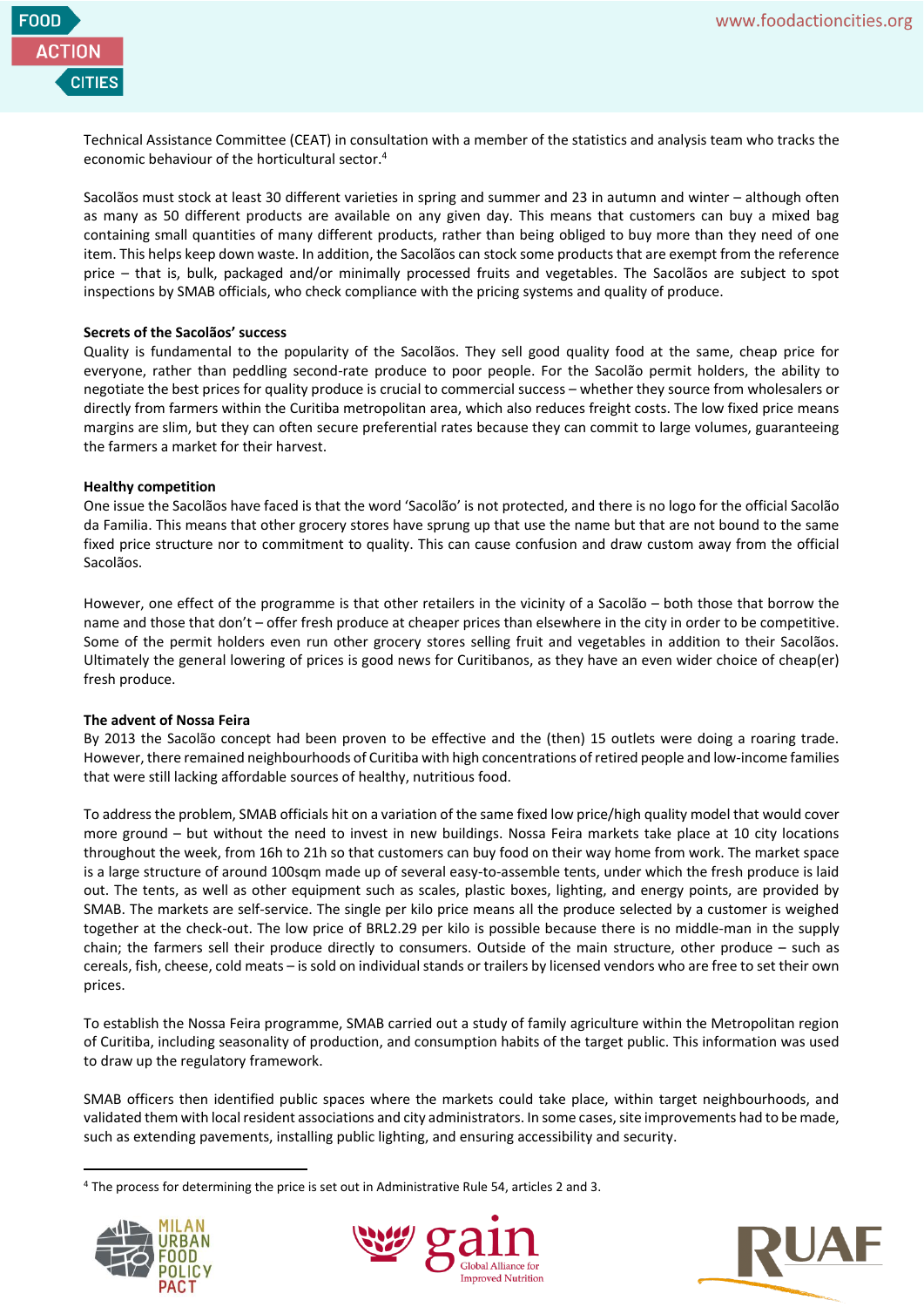

A system was established for family farm cooperatives to bid for the management of a batch of markets, to be held at previously determined locations. The winning cooperatives are granted permits and must operate in accordance with guidelines issued by SMAB. Each cooperative has its own headquarters for receiving and preparing produce, loading trucks, and overseeing operations.

However, the cooperatives do not work in isolation. SMAB enlisted the help of the Rural Technical Assistance and Extension Agency for Paraná state (EMATER-PR) to set up a consortium of nine family farm cooperatives, with a collective membership of 9,000 producers, whose directors meet on a regular basis. The consortium enables the cooperatives to organise production between themselves and to form commercial partnerships to ensure each market has a varied offering of fruit and vegetables – usually around 30, but it varies according to the seasons. At certain times of the year, the consortium can increase the variety by sourcing additional produce from further afield or from wholesale suppliers. In addition to their own headquarters, consortium members have access to a warehouse (provided by SMAB) at the wholesale market for Paraná state, CEASA/PR<sup>5</sup>, which functions as a centre for receiving products from other cooperatives.

#### **BENEFITS**

Nossa Feira allows the majority of Curitibanos, including those on low incomes, to be self-sufficient without the need for subsidies. The quality of food consumed by the market customers improves, as the 40% saving against regular retail means they can afford more, and better quality, produce. Moreover, the markets improve the social environment of neighbourhoods, serving as a space for meeting and socialising. The temporary nature of the market structure means the programme can be rapidly expanded to additional locations if the population's needs change. It is not just consumers in the city who benefit. Nossa Feira also strengthens family farms and encourages professionalism, providing a platform for individuals and groups from different regions of the state to work together to access the lucrative urban market. The volume of sales has been high from the outset, with cooperatives reporting an immediate increase in sales of around 450%.

Finally, Nossa Feira (and Sacolão de Familia) proved to have resilient supply chains during the May 2018 truckers' strike that brought conventional food distribution systems across Brazil to a standstill. Supermarkets began running out of supplies and what little produce was available was subject to significant price increases. For Nossa Feira and the Sacolãos, on the other hand, much of the produce (all in the case of Nossa Feira) comes from local farmers so the distances from producer to retailer were relatively small. The transporters used smaller trucks, meaning they could by-pass the blockades on the highways and deliver produce into the city via the smaller roads.

#### **CHALLENGES**

Nonetheless, Nossa Feira has not been without difficulties. The logistical costs and the labour required to set up the markets are relatively high, considering each market only operates for five hours. This means there is a need for a minimum volume of sales for the cooperative to cover its costs.

However, since markets take place in each location only at certain times, Nossa Feira has struggled to attract a loyal customer base. Many people prefer to buy from a fixed retail point that is open during regular hours throughout the whole week – and the prices are often not that different, since Nossa Feira and Sacolão da Família have a regulating effect.

The feasibility of the programme is vulnerable to unexpected events affecting agricultural production (e.g. weather, political unrest etc), as well as economic changes that affect the income and spending ability of the public it serves. Indeed, the commercial viability became critical with Brazil's recent economic crisis, especially after 2016. The decrease in consumption in neighbourhoods where people have the lowest purchasing power led to a 50% reduction in sales. As a result, several market points were no longer profitable.

<sup>&</sup>lt;sup>5</sup> Centrais de Abastecimento do Paraná. CEASA/PR is a state government company.





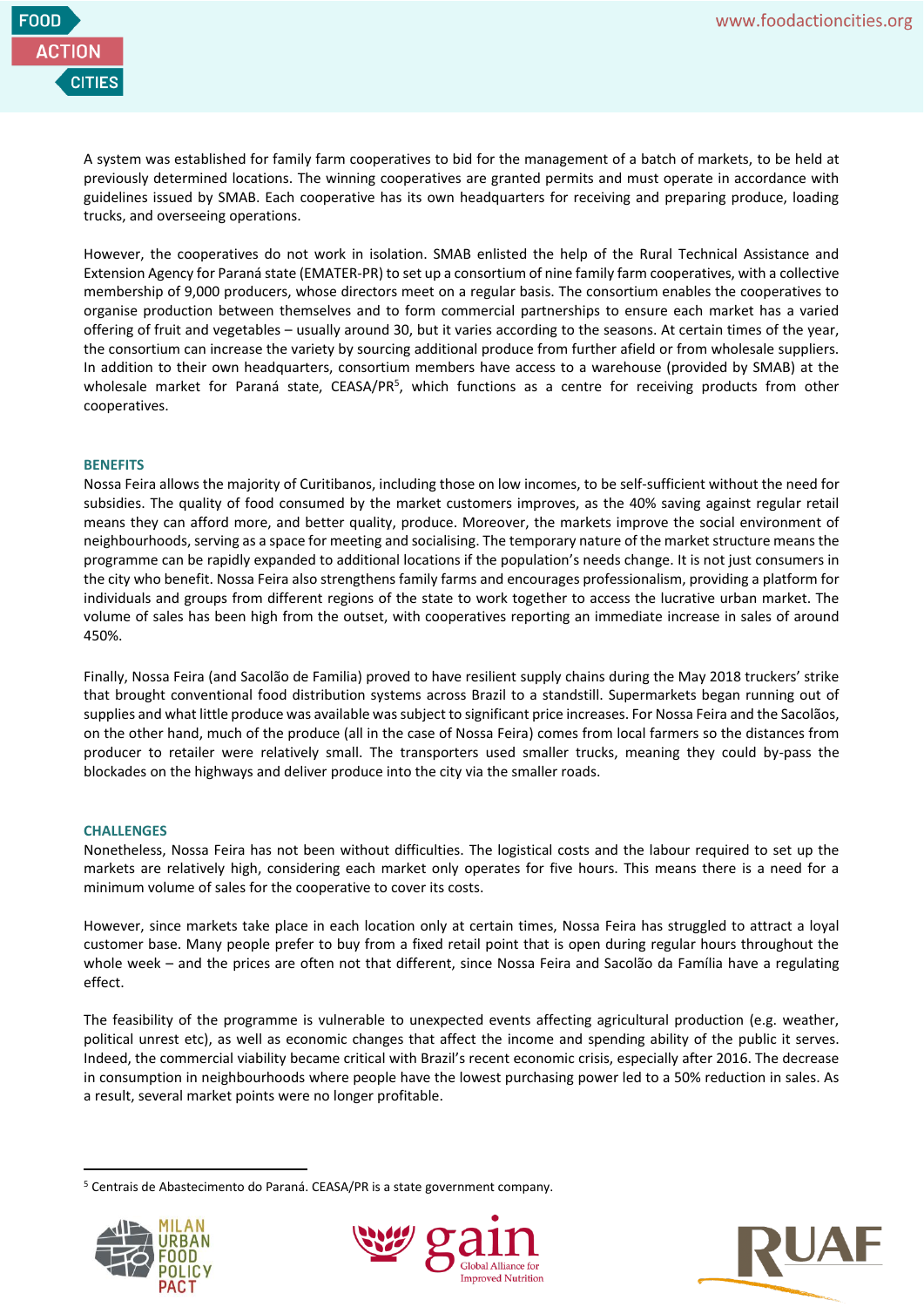

These difficulties were compounded by the fact that the managers of the cooperatives are, first and foremost, farmers with no retail or managerial experience. This has had implications for operating costs, fiscal and labour costs, product quality, and loss management.

As a result, since 2016 the number of Nossa Feira locations has been reduced from 20 to 10. The cooperatives adopted measures to reduce operating costs and improve quality of produce and customer service. The efficiency drive appears to be yielding results: since the beginning of 2019 several market points with low sales have improved their performance and increased their competitiveness in relation to local commerce.

#### **IMPACTS ON NUTRITION**

The Sacolãos da Familia and Nossa Feira enable Curitibanos to save between 40% and 45% against the price of fruits and vegetables in regular grocery stores that have no price restrictions in place. In 2018, the Sacolãos alone sold an average volume of 1,103 tons of produce per month between them and generated 95 jobs.

Data from the Ministry of Health's Vigitel platform for monitoring risk-factors of non-communicable disease shows there has been a steady increase in the percentage of Curitiba's population that consumes at least five portions of fruit and vegetables a day over the last decade, from 34.8% in 2006 to 45.5% in 2017.

Whether or not a food or drink is HFSS is determined using the UK Nutrient Profiling Model (NPM), a method that has been subject to scientific review and wide consultation<sup>6</sup>.

Exceptions may be made on a case-by-case basis if the advertiser can present robust evidence that a HFSS food or drink product does not contribute to child obesity – such as, for example, if products are never consumed by children.

In 2018 TfL reported a deficit of GBP1bn, due to a fall in passenger numbers and reduced government grants; it is under pressure to increase advertising revenue to avoid increasing fares. Even so, the Mayor considers any financial hit from banning HFSS advertising to be justified given the long-term costs of child obesity epidemic.

As advertising spend fluctuates year-on-year depending on wider market conditions, it is too soon to tell if there has been any impact on overall spend, but early indications are that major retailers are continuing to advertise on the TfL network through amending their advertising copy or switching to advertise healthier products.

# **THE STORY OF THE ACTION**

# **Putting the policy on the table**

Outdoor advertising of HFSS products has been a subject of discussion within London for some time. Since 2016 some London boroughs have signed the Local Government Declaration on Sugar Reduction and Healthier Food<sup>7</sup>, which includes an action to include nutritional information on all food and beverage advertising in council-controlled spaces (publications, events, billboards, bus stops, etc). Concerns over advertising and sponsorship of Mayoral food initiatives by HFSS food companies was also raised at the Boroughs sub-group of the London Food Board, the London Boroughs Food Group. A study by dietetics students at Kings College London found that 69% of food advertising across the boroughs of Greenwich, Havering, and Merton was for 'unhealthy' products; the findings were presented to the London Food Board, where they piqued the interest of then-chair Rosie Boycott.

In 2016-17 the Healthy London Partnership<sup>8</sup> conducted a major public consultation on child obesity, The Great Weight Debate<sup>9</sup>, which highlighted London's food environment as a major factor, including HFSS advertising, the abundance of fast food restaurants, and the difficulties of finding affordable healthy food.

<sup>9</sup> https://www.healthylondon.org/wp-content/uploads/2018/02/The-Great-Weight-Debate-report.pdf







<sup>6</sup> <http://content.tfl.gov.uk/policy-guidance-food-and-drink-advertising.pdf>

<sup>7</sup> <http://www.sustainweb.org/londonfoodlink/declaration>

<sup>8</sup> The Healthy London Partnership includes various NHS entities in the capital, the GLA and the Mayor of London, Public Health England, and London Councils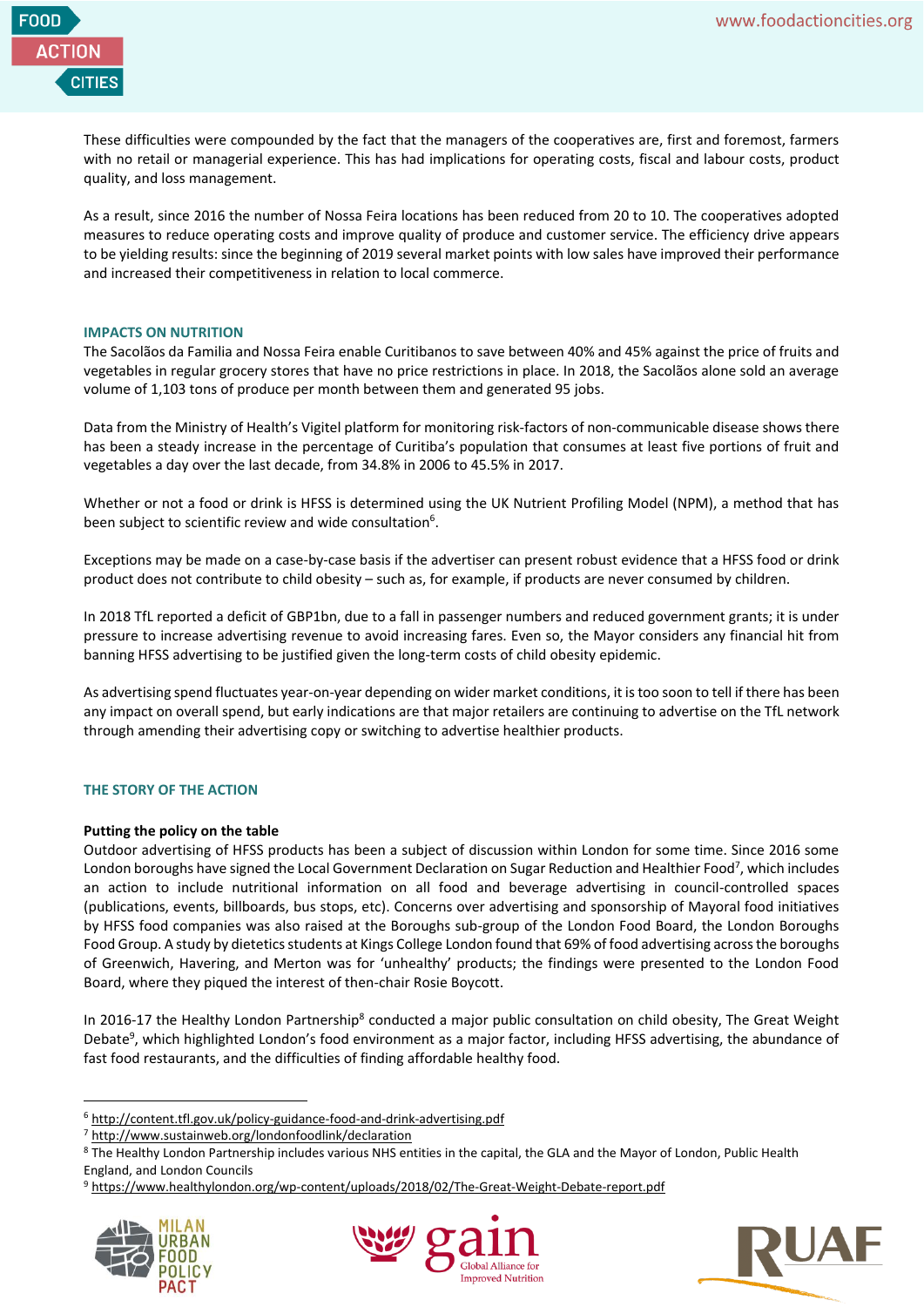

And in light of the 2017 MoU on London Health and Social Care Devolution, Public Health England (an executive agency of the national English Department of Health and Social Care) instigated discussions over how the Mayor of London could use his powers of strategic direction of TfL as a lever for restricting advertising of HFSS food and drink on the public transport system.

These discussions meant that there was a favourable context for the Mayor of London to take action over HFSS advertising on TfL property.

The issue of HFSS advertising was raised as during the drafting of the Mayor's new London Food Strategy in 2017-18. Initially various options were considered. These included:

- an 'Eat Aware' campaign to counter HFSS advertising;
- taking a levy from HFSS advertising and investing it in public health measures;
- a targeted ban of HFSS advertising at sites frequented by children, such as on school routes;
- a ban on digital screens during school run times (this was soon discounted as ineffectual as there are digital screens only in central London, not on school routes in Greater London).

TfL officers worked with the GLA to ensure the policy agreed would be deliverable and effective, that there would be appropriate planning time, and that the impact on revenue would be minimised.

#### **Consultation and preparation**

The Mayor's London Food Strategy is a non-statutory strategy. Although this means no formal approval was needed from the London Assembly and there was no requirement to put the draft strategy out for consultation, these steps were followed anyway, in the interests of the public record and transparency.

The GLA food policy team presented the draft strategy to the London Assembly's scrutiny committee on environment, with members of the health committee also invited. The HFSS ban on TfL did not elicit much controversy.

The public consultation ran from May to July 2018 via a dedicated web page, online discussion forums, and quantitative research (focus groups). The response was overwhelmingly positive: of the 592 emails and letters from members of the public, 580 supported the ban; of the 149 responses from stakeholder organisations, 68% supported the ban, 17% were against it, and 15% gave no view. The organisational opposition came from some parts of the food and drink and advertising industries, who raised concerns about the specific language used and the scope of the ban.

At the end of the consultation period, the GLA food policy team and TfL spent three months analysing the responses and drafting the final policy. Some changes were made; for example, a clause preventing the logos of food businesses associated with HFSS foods, such as fast food chains, appearing in advertisements was removed. The final policy was published in November 2018, together with some guidance notes. It attracted considerable coverage in the London-wide, national and international media.

The GLA food policy team then embarked on a round of engagement that involved stakeholder meetings to address concerns or queries over implementation. This included regular meetings with TfL's advertising agents, JCDecaux and Exterion, to provide them with more detailed guidance on how they should interpret the policy. A number of events were also held, including one at City Hall in January 2019 for around 120 creative and out-of-home agencies, who design advertising campaigns on behalf of food and drink industry clients.

#### **Implementation**

The policy came into effect on 25<sup>th</sup> February 2019. TfL is responsible for implementation, but the GLA food policy team continues to be involved when needed. The first point of contact for would-be advertisers – whether media agencies or the brands themselves – are TfL's agents, JC Decaux and Exterion. The agents check submitted copy, decide whether it is acceptable, and provide guidance to the client if necessary. If they are not sure, however, the agents can consult TfL.

In cases where an exception may be merited, the burden of proof lies with the companies. For example, they may be able to demonstrate that a HFSS is never consumed by children and therefore does not contribute to child obesity.

At the time of writing implementation is still in its early days. There may be challenges ahead as it is rolled out – for instance, it remains to be seen whether it will be subject to legal challenges.





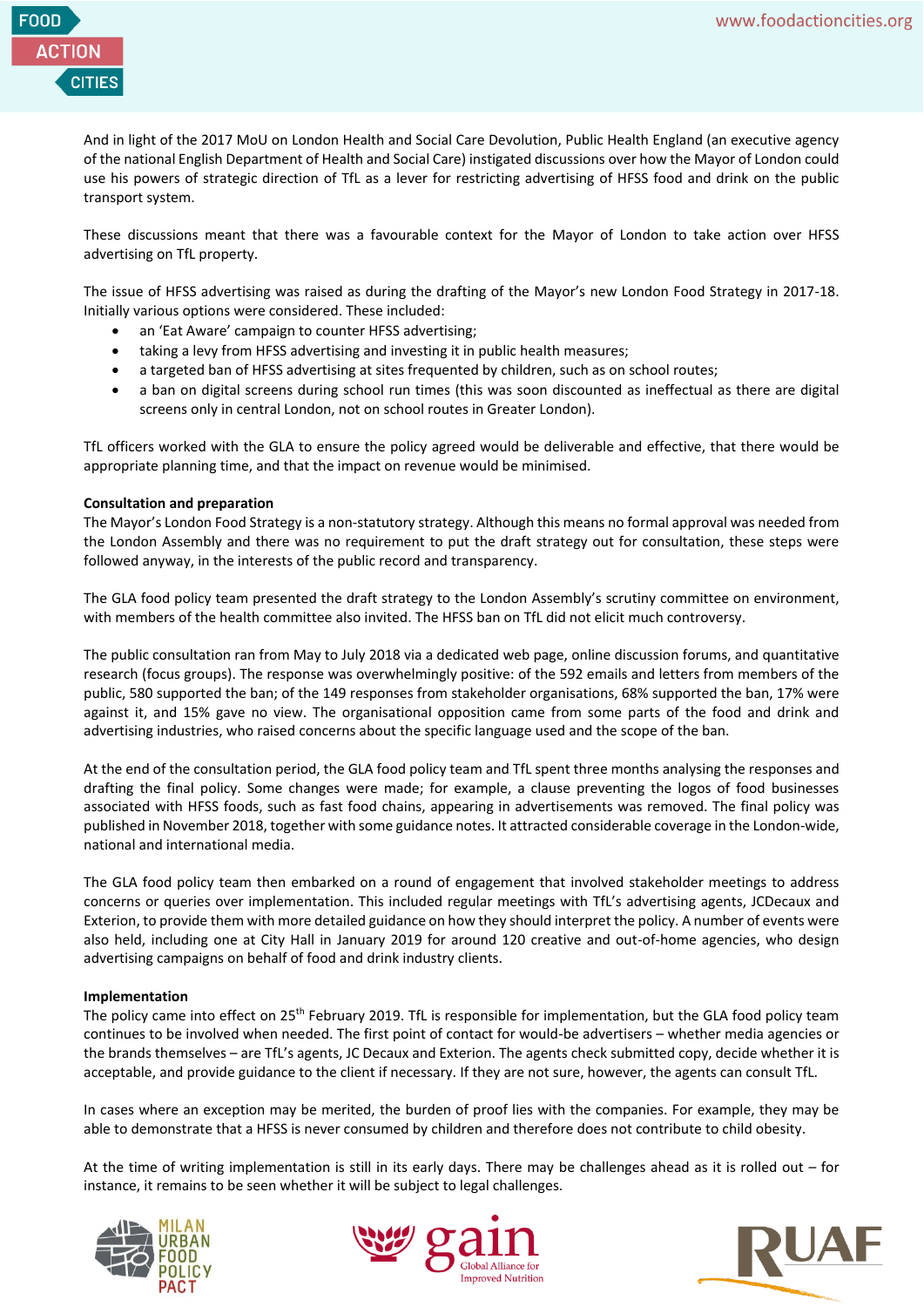

### **IMPACTS ON NUTRITION**

The Sacolãos da Familia and Nossa Feira enable Curitibanos to save between 40% and 45% against the price of fruits and vegetables in regular grocery stores that have no price restrictions in place. In 2018, the Sacolãos alone sold an average volume of 1,103 tons of produce per month between them and generated 95 jobs.

Data from the Ministry of Health's Vigitel platform for monitoring risk-factors of non-communicable disease shows there has been a steady increase in the percentage of Curitiba's population that consumes at least five portions of fruit and vegetables a day over the last decade, from 34.8% in 2006 to 45.5% in 2017.

#### **CURRENT STATE OF PLAY AND NEXT STEPS**

At present SMAB has no plans to expand either Sacolão da Família or Nossa Feira. Rather, current efforts to ensure universal access to affordable nutritious food are focused on expanding the city's network of Popular Restaurants in response to citizen demand, from five to seven. The Popular Restaurants serve nutritious meals to

everyone regardless of means; everyone pays the same low price of BRL2.80 per meal, thanks to subsidies by SMAB out of the city budget. They are operated by non-profit social entities and private companies, contracted via an open bidding process. In addition to providing meals, the restaurants also organise educational activities, on topics such as nutrition, food hygiene and safe storage, re-use of leftovers, and family budgeting.



**Consumption of fruit and vegetables a day in Curitiba, % of residents consuming 5+ portions per day**

*Source: Vigitel*

#### **STAKEHOLDERS AND ROLES**

- **SMAB:** Owns the Sacolão da Família buildings and temporary Nossa Feira market structures; issues permits for Sacolão operators via bidding process; also issues permits to farmers' cooperatives for Nossa Feira. Carries out inspections to ensure adherence to price and quality conditions.
- **Sacolão operators:** Bid for a permit to run a Sacolão, operating as a business. Negotiate with suppliers (wholesalers or small farmers) to secure good price for quality produce, enabling a small profit margin.
- **Farmers and cooperatives:** Supply fruit and vegetables, in negotiation with Sacolão operators. Responsible for supply logistics and operations of Nossa Feira.
- **Regular retailers:** Adjust prices of fruit and vegetables down to remain competitive to the Sacolãos.
- **Family farmers and cooperatives:** Supply seasonal fruits and vegetables, and (for Nossa Feira) source additional produce from other cooperatives or regional producers. Operate Nossa Feira markets.
- **EMATER-PR:** Helped establish Nossa Feira by organising the farmers' cooperatives into a consortium.
- **CEASA/PR:** Provides warehouse space as a logistics centre for Nossa Feira.